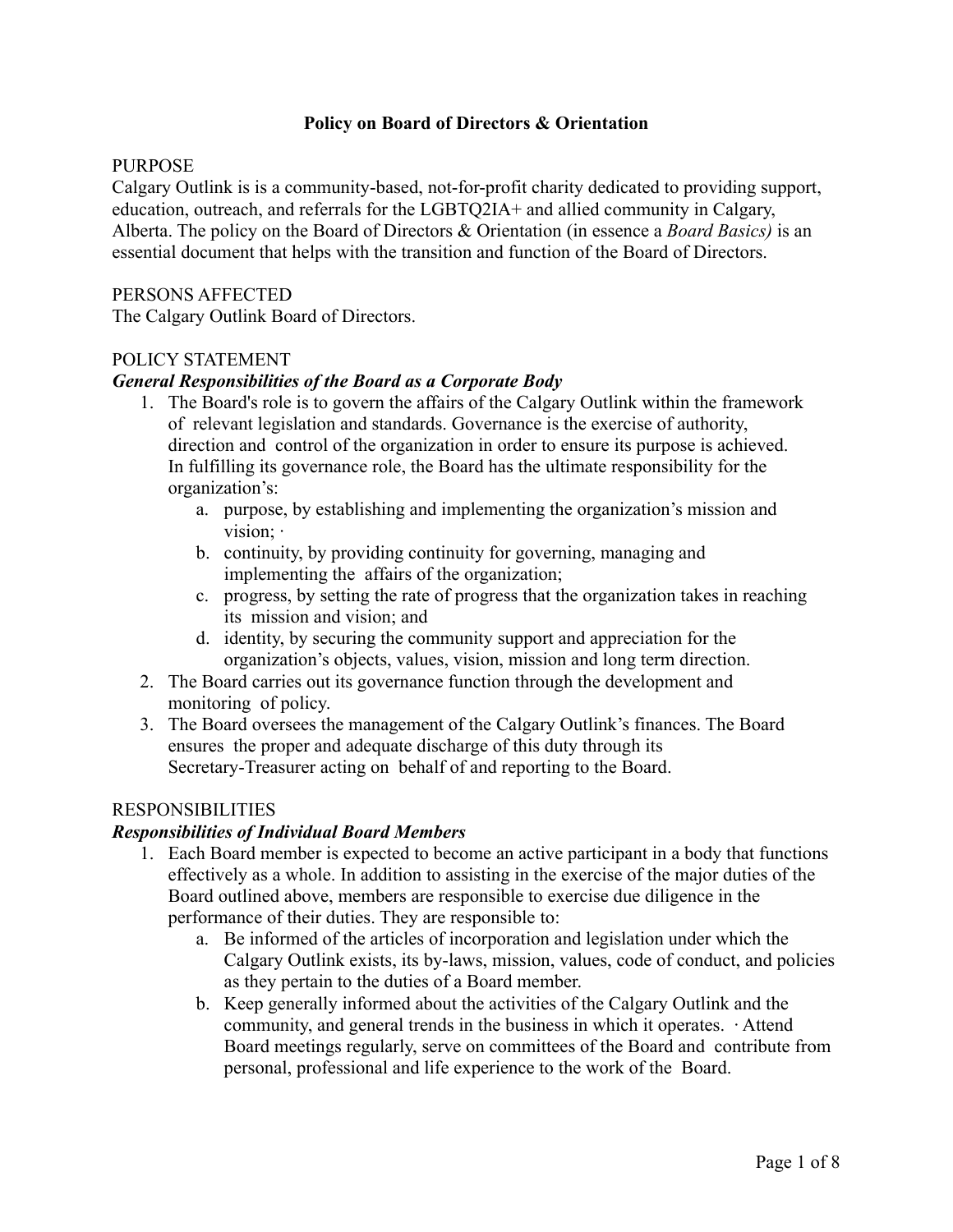- c. Exercise the same degree of care, diligence and skill that a reasonably prudent person would show in comparable circumstances.
- d. Offer their personal perspectives and opinions on issues that are the subject of board discussion and decision.
- e. Voice, clearly and explicitly at the time a decision is being taken, any opposition to a decision being considered by the Board.
- f. Maintain solidarity with fellow directors in support of a decision that has been made in good faith in a legally constituted meeting, by directors in reasonably full possession of the facts.
- g. Ask the directors to review a decision, if they have reasonable grounds to believe that the Board has acted without full information or in a manner inconsistent with its fiduciary obligations.
- h. Work with the staff of the Calgary Outlink on committees or task forces of the Board;
- i. Know and respect the distinction in the roles of Board and staff consistent with the principles underlying these governance policies;
- j. Exercise vigilance for and declare any apparent or real personal conflict of interest in accordance with the Calgary Outlink's By-laws and policies.

# *Roles of the Officers of the Board*

- 1. Officers of the Board are in the service of the Board. Individual officers may not act in place of the Board except when acting together as an Executive Committee in accordance with the bylaws or where the President is required to act in the role as chair.
- 2. *President*
	- a. The role of the President is to ensure the integrity of the Board's processes. The President is the only Board member authorized to speak for the Calgary Outlink, unless this is specifically delegated to another Board member.
	- b. The President presides as the 'manager' of the Board's activities, ensuring that the Board follows its own rules and those legitimately imposed upon it by statute or regulation. Since most of the work of the Board will be done during regularly scheduled Board meetings, the President is responsible for ensuring that the work is conducted efficiently and effectively. The President has no authority to make decisions outside the by-laws or the parameters of policies created by resolution of the Board.
	- c. The President will set the agendas for meetings of the Board with input from the members of the Board and with the assistance of the Executive Director or staff designate.
	- d. The President will plan the conduct and timing of Board meetings in conjunction with the Executive Director or staff designate and will chair meetings of the Board and Executive Committee.
	- e. The President will ensure that the Board is properly informed about the operations of the Calgary Outlink and has the information and opportunity necessary to come to decisions on matters within its purview.
	- f. The President will encourage full participation by Board members in meetings and keep the discussion on track by summarizing issues and discussion. The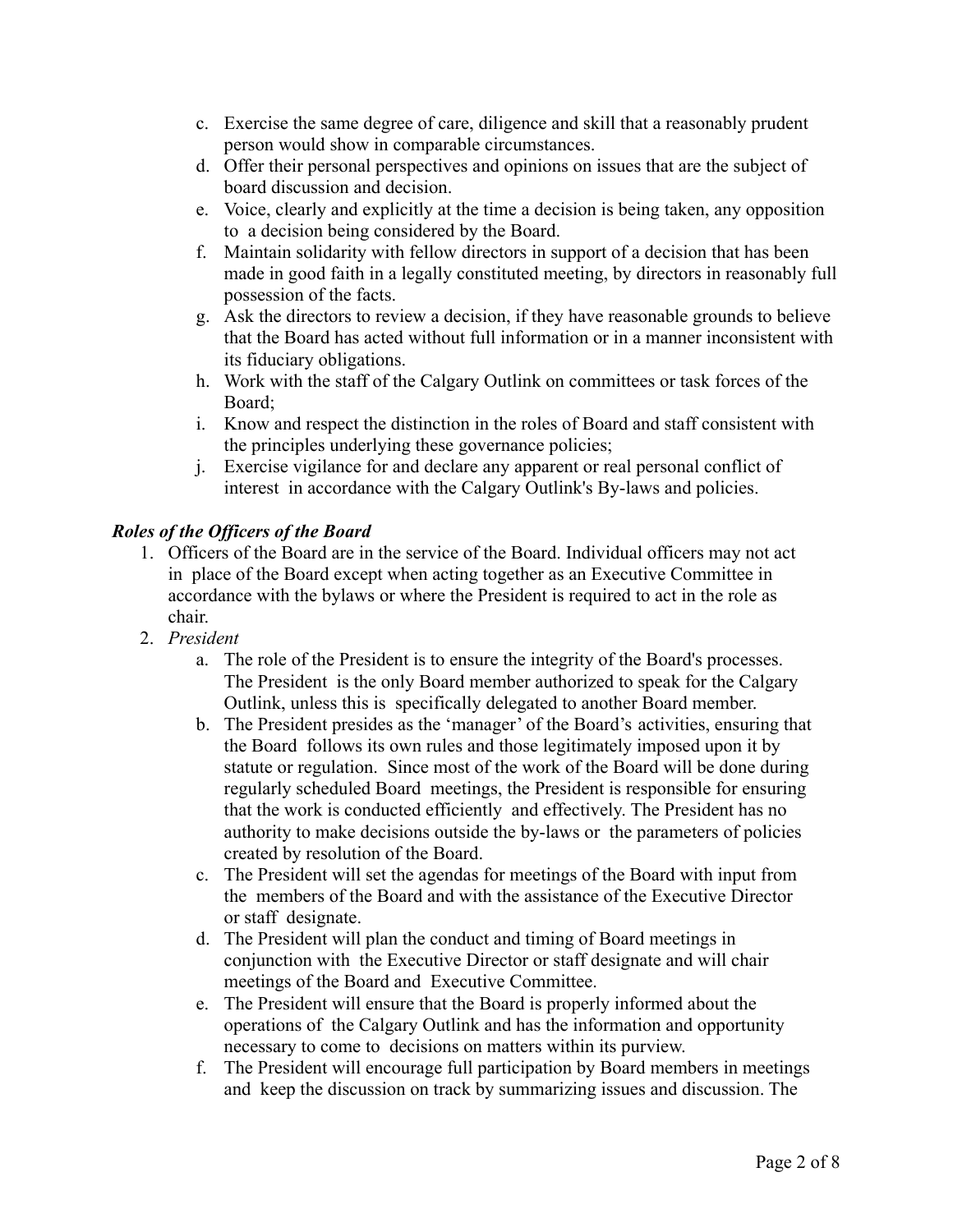President will provide leadership to evaluation of the Board process and individual and collective contributions.

- g. The President will be the Board's primary liaison with the Executive Director or staff designate, who is responsible for the execution of Board policy and directives, and for determining the means, organizational structure and management processes necessary to achieve the corporate objectives.
- h. The President will act as public and media spokesperson for the Board and Corporation as required subject to the provisions of clause 2.a of these policies.
- i. The President serves as ex officio member of all committees and attends their meetings as required.
- j. The President at the end of their term as president sits on the board as Past-President for one year. If the Past-President is also elected at an AGM as a board member, they may vote at the board meetings as a regular board member while being Past-President. If the past-president is not elected at an AGM as a general board member, then they sit on the board as non-voting member for a maximum of one year. The Past-President sits on the Advisory Council as an organizational advisor.
- 3. *Vice President*
	- a. In addition to assuming the duties of the President during an absence, the Vice-President shall perform other duties prescribed from time to time by the Board or as delegated by the President. A number of Vice-President roles may be created to facilitate the smooth operation of governance and implementation of the Calgary Outlink strategic plan.
- 4. *Secretary-Treasurer Roles*
	- a. monitor the financial activities of the Calgary Outlink;
	- b. ensure that complete and accurate records are kept of all of the Calgary Outlink's financial matters in accordance with generally accepted accounting practices; ∙ act as a signing authority for the Calgary Outlink as approved by resolution of the Board;
	- c. provide the Board, monthly or as otherwise required, a report of all financial transactions and of the financial position of the Calgary Outlink;
	- d. recommend a competent auditor to be appointed annually;
	- e. and, collaborate with the auditor and Executive Director or staff designate in review and presentation of annual audited financial statements.
	- f. Can be held in combination with the Secretary role as the Secretary-Treasurer.
- 5. Secretary, the Secretary or Secretary-Treasurer shall ensure that all secretarial functions are performed for the Board and Executive Committee, and that records are kept of all proceedings and transactions. The Secretary is the custodian of the corporate seal and of all official books, papers, records, documents and correspondence of the Calgary Outlink. They shall:
	- a. Oversee the keeping of records of meetings, policies, and any other records required by law.
	- b. Ensure that minutes are taken at all regular and special meetings of the Board of Directors.
	- c. Ensure that copies of minutes and agendas are circulated to Board members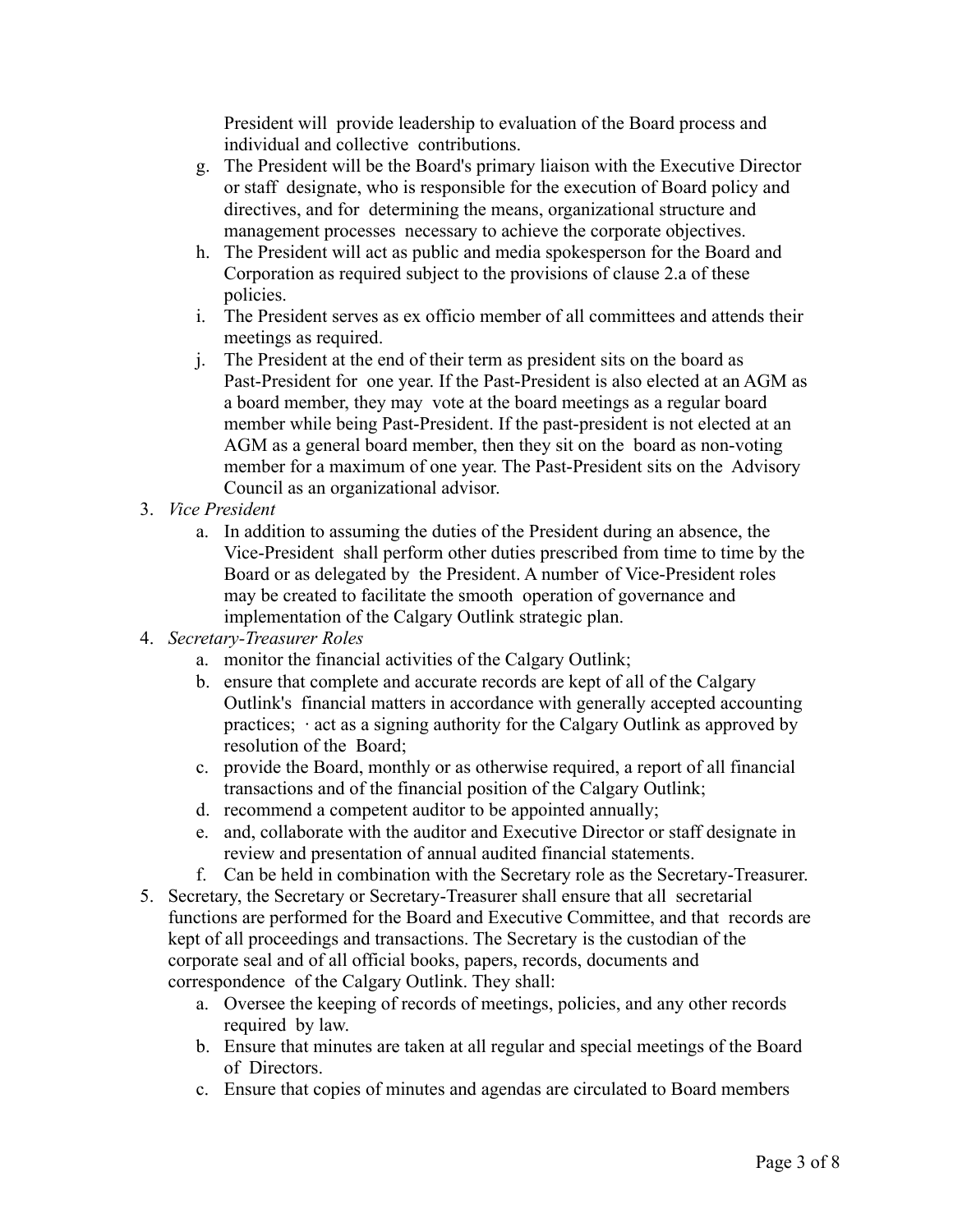prior to each meeting.

d. Maintain, or ensure the maintenance of, the files and records of the Calgary Outlink to be passed on to future officers and ensure the security and confidentiality of all such files and records.

# **PROCEDURES**

## *Board Development*

- *1. Recruitment and Screening of New Board Members*
	- *a.* The Executive Committee will, as director vacancies occur or are anticipated, review the needs of the Board for specific expertise, resources or skills necessary to bring strength and balance to the Board. After approval of needs by the Board, the Executive Committee shall identify, check references, interview and recruit suitably qualified individuals willing to consider being nominated for such positions and recommend their appointment to the Board and the Voting Members of the Calgary Outlink. The Executive Committee will maintain a file of all interested candidates who have been so reviewed.
- *2. Orientation of New Members*
	- *a.* New Board members shall receive a thorough orientation to their position within one month of becoming a member of the Board. Each new board member shall also be assigned a more experienced member as a "buddy" or guide to help integrate the new board member and answer any questions they may have about Board procedures. Orientation includes but is not limited to:
		- *i.* The history, mission and purpose
		- *ii.* Constitution, by-laws and governance policy
		- *iii.* An overview of funding sources
		- *iv.* An overview of key policy areas and copies of policy to study
		- *v.* Role, structure and functions of the Board
		- *vi.* Board member Confidentiality Agreement, Code of Conduct and Conflict of Interest policies
		- *vii.* Procedural guidelines for Board meetings
		- *viii.* Procedures for Board member expenses
		- *ix.* A tour of facilities and introduction to key staff

### *Roles of Committees*

- 1. Committees have an advisory function to the Board. They do not speak or act for the Board unless such authority is formally delegated, is time-limited, and is for specific purposes. They do not have any authority to direct staff although they may, through the board, ask the Executive Director or staff designate to allocate resources in support of committee activities. The Board appoints committee members annually for one-year terms.
- 2. *Composition*
	- a. A member of the Board shall chair all committees. The composition of the committees shall be representative of the Board and, May include people who are not members or directors. This is an effective way to add expertise, involve more of the community in the work of the Calgary Outlink and bring to the Calgary Outlink a reflection of public opinion. It shall also serve as a means of recruiting,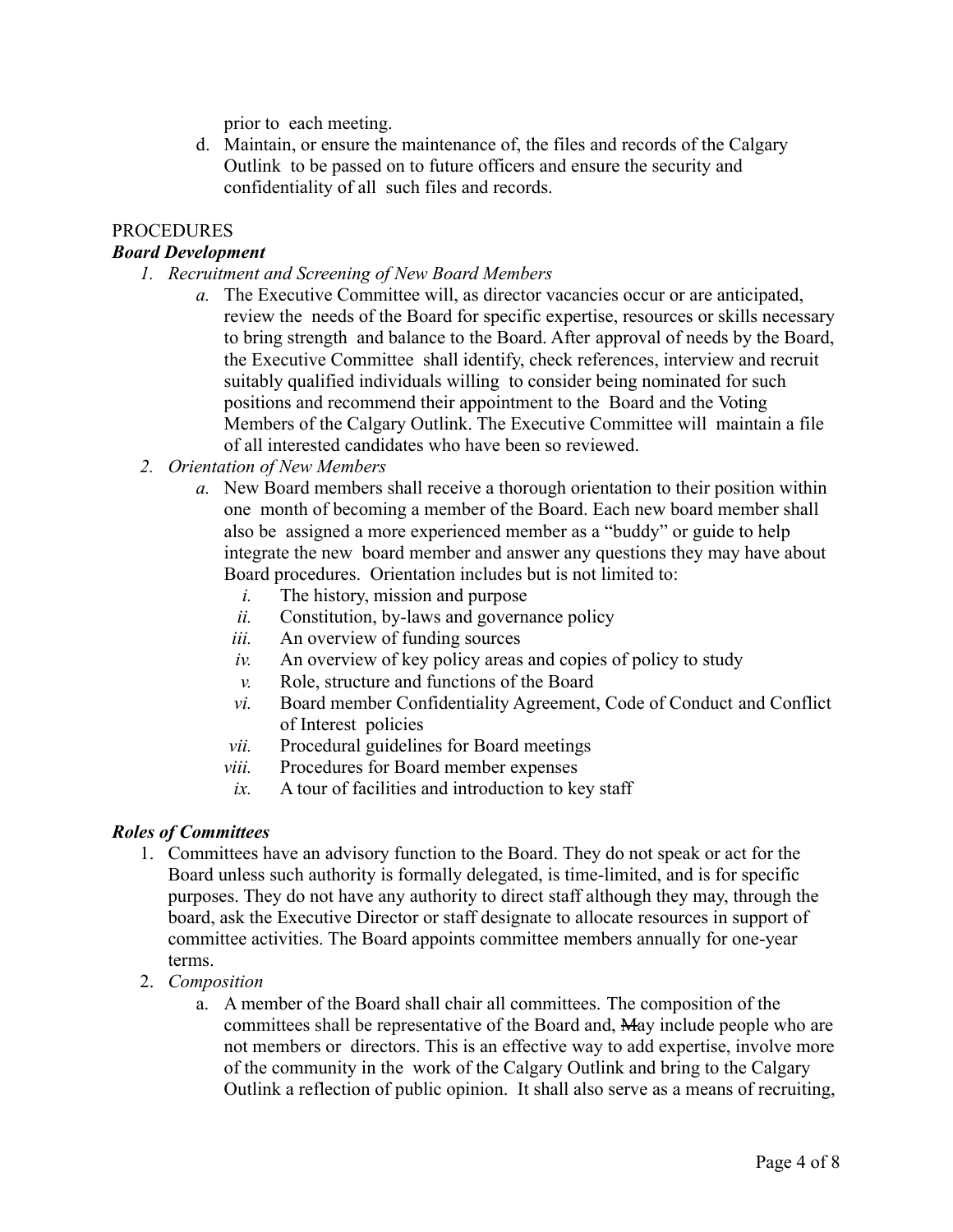orienting and screening prospective candidates for the Board. The President of the Calgary Outlink is a voting ex-officio member of all committees. The Executive Director or staff designate is a non voting attendee at all committee meetings except those conducted 'in camera.'

- b. A committee may establish sub-committees to work on specific projects deemed necessary to fulfill its mandate.
- 3. *Function*
	- a. A committee's function is to bring the experience, expertise and judgment of a group of interested and informed persons to bear on a specific area of the Calgary Outlink's responsibility. Its job is to assist the Board by considering matters referred to it in greater depth than would be possible by the whole Board. Committees isolate the key issues requiring Board consideration, propose alternative actions, present the implications and make recommendations to the Board for decision.
	- b. The Board will not review the matter in the same detail as the committee but must be satisfied that all pertinent information was considered or refer the issue back to the committee for further study. The Board will consider the recommendations of the committee and adopt or amend these recommendations or make such other disposition as it deems advisable.
- 4. *Relationship to Staff*
	- a. Board committees and staff work co-operatively to carry out the objectives of the Calgary Outlink. The board relies upon the ability, training, expertise and experience of staff to plan for and provide services within the Calgary Outlink's mandate. Committee and board meetings are the generally recognized avenues for board and staff to think and plan together.
	- b. The attendance of the Executive Director or designate, at all committee meetings, except those held 'in camera,' as a resource and staff support is important to the effective work of the committees. Committees may advise the Board or the Executive Director or staff designate but do not exercise authority over staff, and will ordinarily have no direct dealing with staff operations. Committee members must know and respect the distinction between Board and staff responsibilities.
	- c. Communications between Board and Staff, outside of committee meetings, shall be through the Executive Director or staff designate. This includes:
		- i. Any assignments or directives;
		- ii. Requests for organizational resources or staff time;
		- iii. Staff performance concerns or policy infractions;
		- iv. Concerns regarding any aspect of programs or administration.
- 5. *Executive Committee*
	- a. The Board President chairs the Executive Committee, which is comprised of the officers of the Calgary Outlink, which includes the Executive Director or staff designate, ex officio, non-voting. This committee possesses specific powers to make decisions between Board meetings if necessitated by unusual circumstances. Such decisions are subject to ratification by the Board at its next meeting. The Executive Committee also has responsibility for the annual performance evaluation of the Executive Director or staff designate and for making recommendations to the Board with respect to their performance,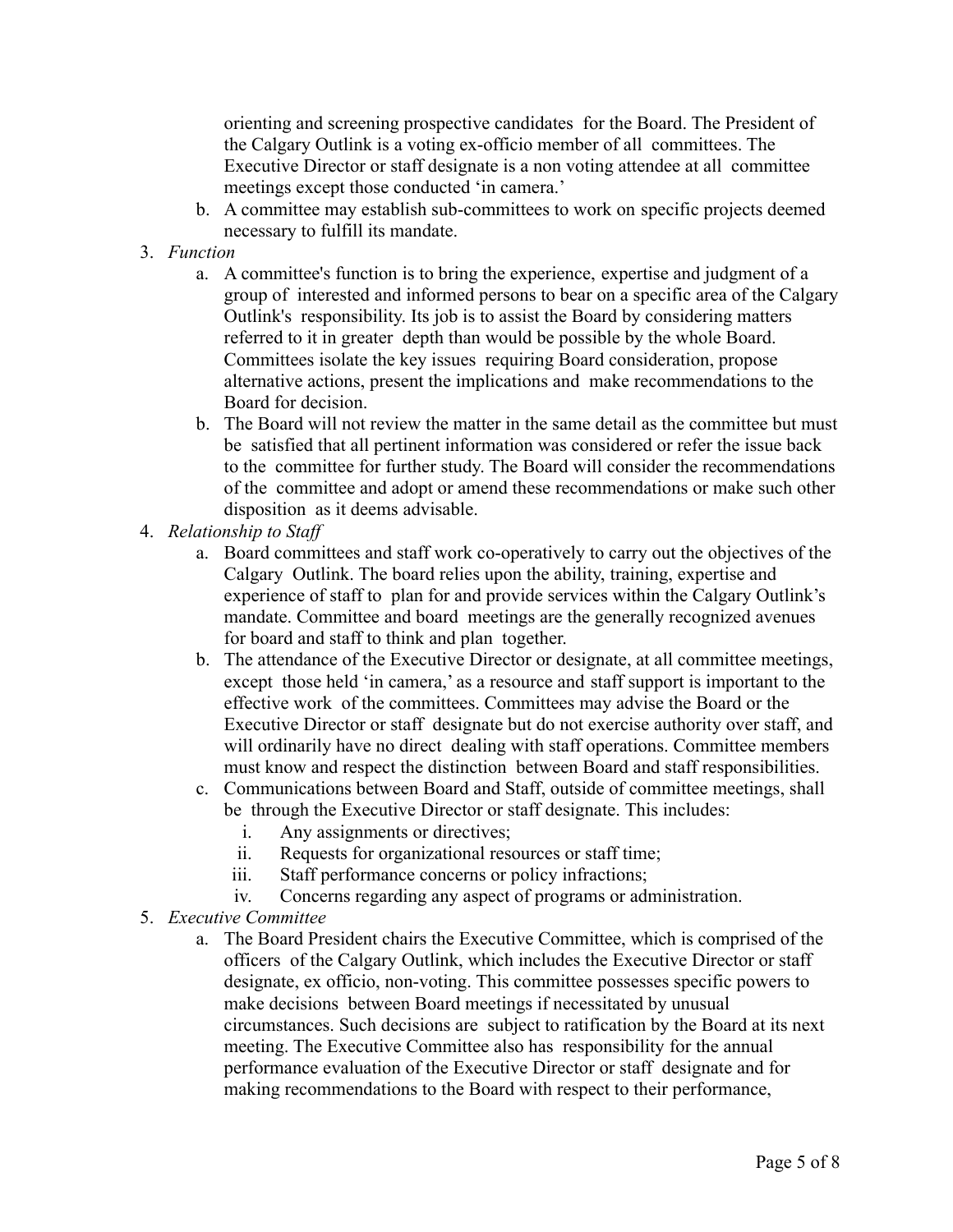continuing tenure and compensation.

- 6. *Finance Committee*
	- a. The Secretary and/or Treasurer chairs the Finance Committee, which includes the Executive Director or staff designate, ex officio, non-voting. The Board appoints as many other directors to the committee annually as are needed to ensure achievement of its objectives. The Finance Committee is responsible for advising the Board on matters pertaining to the finances and risk management of the organization, including:
		- i. ensuring completion of an annual audit;
		- ii. preparation of the annual budget with the Executive Director or staff designate and presentation to the Board for approval;
		- iii. ensuring proper use of all forms and procedures in the preparation of the budget;
		- iv. providing regular information to the Board in the form of financial reports;
		- v. develop financial and risk management policies for Board approval.
- 7. *Other Committees (ad hoc)*
	- a. The Board appoints as many members to the Other Committees, such as a Human Resources Committee or Council of Advisors as are needed to achieve its mandate. The committee includes the Executive Director or staff designate, ex officio, non-voting. The Other Committees are responsible for overseeing the establishment of general policies for the management of the Calgary Outlink's staff and volunteer resources and monitoring compliance with those policies. The board may invite members of the public to any committee as advisory non-voting members.
	- b. Examples of *Other Committees* are:
		- i. *Service and Volunteer Committee*
			- 1. The Board appoints as many members to the Service Committee as are needed to achieve its mandate, including the Executive Director or staff designate, ex officio, non-voting. The Board appoints two (*or more*) board members and other members of the public to the committee annually. This committee is responsible for the general review of service and volunteer related procedures, recommending changes to procedures, and review of all volunteer applications. In absence of this committee, the Executive of the board of directors will service as this committee.
		- ii. *Sponsorship Committee*
			- 1. The Board appoints as many members to the Sponsorship Committee as are needed to achieve its mandate. The committee includes the Executive Director or staff designate, ex officio, non-voting. The Sponsorship Committee is responsible for overseeing the establishment of sponsorship policies and for the management of the Calgary Outlink's staff and/or volunteer resources for implementing policies to achieve its mandate. In absence of this committee, the Finance committee will service as this committee.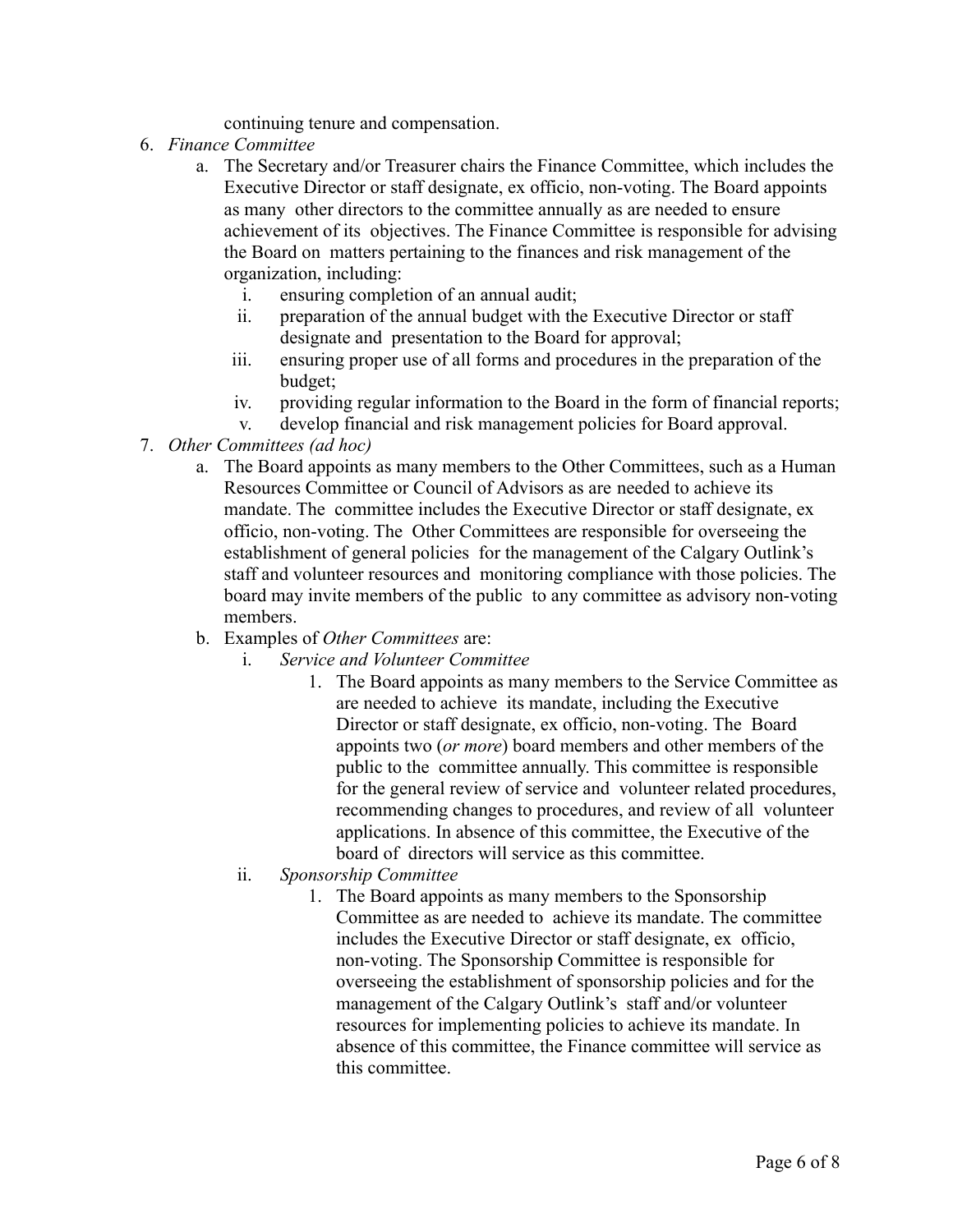# *Board Management*

- 1. *Meetings*
	- a. Meetings of the Board of Directors will, unless otherwise determined by the Board, be held minimally monthly. An 'in camera' session will be held at the end of each Board meeting, unless the board deems it not necessary.
	- b. Discussion at meetings of the Board will normally be confined to those issues that fall within the Board's role and authority according to its policies. Board deliberation at meetings will be timely, fair, orderly, thorough, and efficient.
- 2. *Board Member Expectations*
	- a. Carrying out the work of the Board of Directors effectively requires a commitment to attend all Board and Committee meetings as required.
- 3. *Board Work Plan/ Objectives*
	- a. The Board will develop a plan and objectives for its own work in support of the Calgary Outlink's Goals as articulated in the approved Strategic Plan and the annual operating or business plan.
- 4. Board Self-Evaluation
	- a. The Board shall periodically review its own progress on work plan objectives and its effectiveness. It shall conduct a formal assessment of its own performance annually at the same time that it reviews the performance of the Executive Director or staff designate and shall take any steps for improvement in its governance practices suggested by such review.
- 5. Board Member Expenses
	- a. Board members are entitled to be reimbursed for expenses, according to the Expense Reimbursement Policy, incurred during activities required to carry out their duties on behalf of the Calgary Outlink.
		- i. The Board, in accordance with accepted community standards, shall annually decide the rate at which mileage expenses are reimbursed.
		- ii. The rate at which all other expenses are reimbursed (such as child care during meetings, Board training, honoraria, all other transportation costs or limits for meals) shall be decided annually or as the issue arises by Board motion. In all cases, Board policy is required prior to the expense being incurred.
		- iii. The Secretary Treasurer is responsible to recommend, to the Board, appropriate rates of reimbursement for Board member expenses.

# *Board Decision-Making*

- *1. Decision-Making Process*
	- *a.* Decisions of the Board are made as a group at Board meetings at which a quorum of the Board is present. A quorum, a majority of the Directors present in person or connected electronically provided all can hear, is required for the transaction of any business of the Calgary Outlink.
	- *b.* Where disagreements continue to exist, dissenting board members may request that their objections be recorded in the minutes. A favourable vote of a majority of the board members present, regardless of abstentions, is required for approval.
	- *c.* Directors have the right to discuss questions before the board and make their decisions in an uninhibited atmosphere. These Governance Policies, the Code of